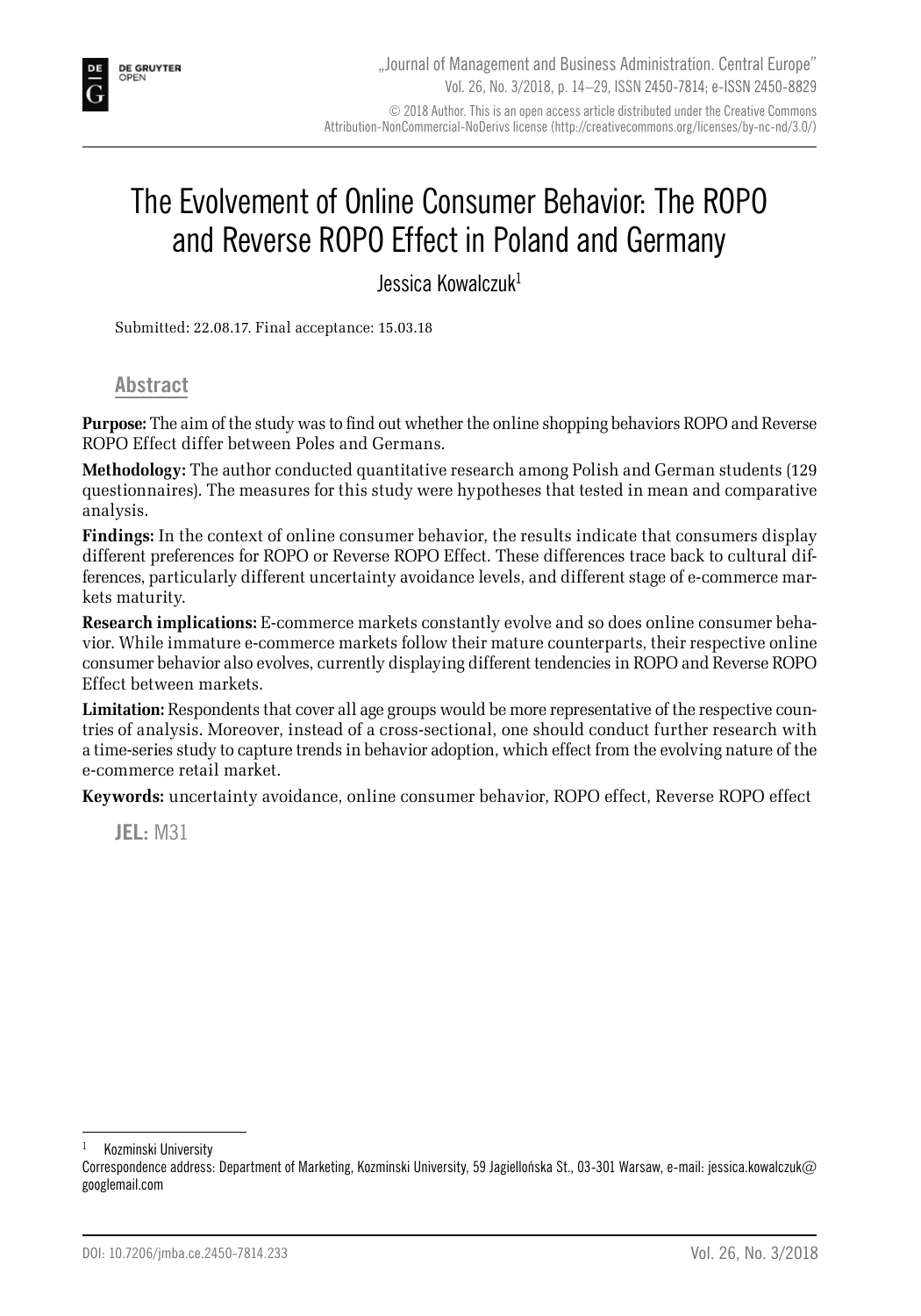### **Introduction: Online Consumer Behavior in the Polish and German E-Commerce Market**

When online shopping was still less common a few years ago – particularly in Poland, to a lesser extent in Germany – consumers only used the Internet for research purposes, and eventually bought at stationary retailers. Marketing describes this phenomenon as "ROPO Effect" – "research online, purchase offline" – or formerly as the Research Shopper Phenomenon (Heinrich and Thalmair, 2013; Nunes and Cespedes, 2003). However, since online shopping became generally more accepted and consumers became used to handle online shopping thanks to widely improved online shopping conditions, one should ask: "Is the ROPO Effect still valid?" Moreover, today's consumer is better informed when buying a product and engages into a purchase with a more rational approach, particularly the digital natives who are more confident and technology-savvy in online shopping (Bhatnagar et al., 2004; Constantinides, 2004; Hu et al., 2010). Hence, one could assume that the "educated" consumer could go a step further and first analyze the product in-store to buy it online later. As a result, a study from 2013 by the Bamberg Research Group "Retourenforschung" found proof for the so-called "Reverse ROPO Effect:" "research offline, purchase online." More than 60% of the survey participants stated that they went visiting a conventional retail store to get professional product consultation or to test a product in-store and purchased it later online (Retourenforschung, 2013; Heinrich and Thalmair, 2013). Hence, the current study aims to investigate the two effects.

With a 15.6% growth rate in 2016, e-commerce is currently the fastest growing retail market in the B2C sector in Europe (Centre for Retail Research, 2017). Also in 2016, online sales in Poland amounted to  $\epsilon$  5.96bn, equaling a 17.8% growth rate and, thus, far above the European average. In contrast, Germany's online retail sales amounted to € 61.79bn, hence maturing in comparison to their European counterparts. Therefore, it becomes particularly interesting to compare Germany and Poland, as the latter still is immature, contributing only 3.3% to the entire European e-commerce retail market (Centre for Retail Research, 2017). However, the differences in online consumer behaviors arise not only from the maturity level of the e-commerce market but also from cultural differences.

When it comes to culture, the difference between Poland and Germany is uncertainty avoidance – one of Hofstede's cultural dimensions – which can, thus, serve as an explanatory factor for potential differences in online consumer behavior. Thus, we should validate and assess the two specific online consumer behaviors and their applicability to Polish and German online consumers to enhance theoretical knowledge in the field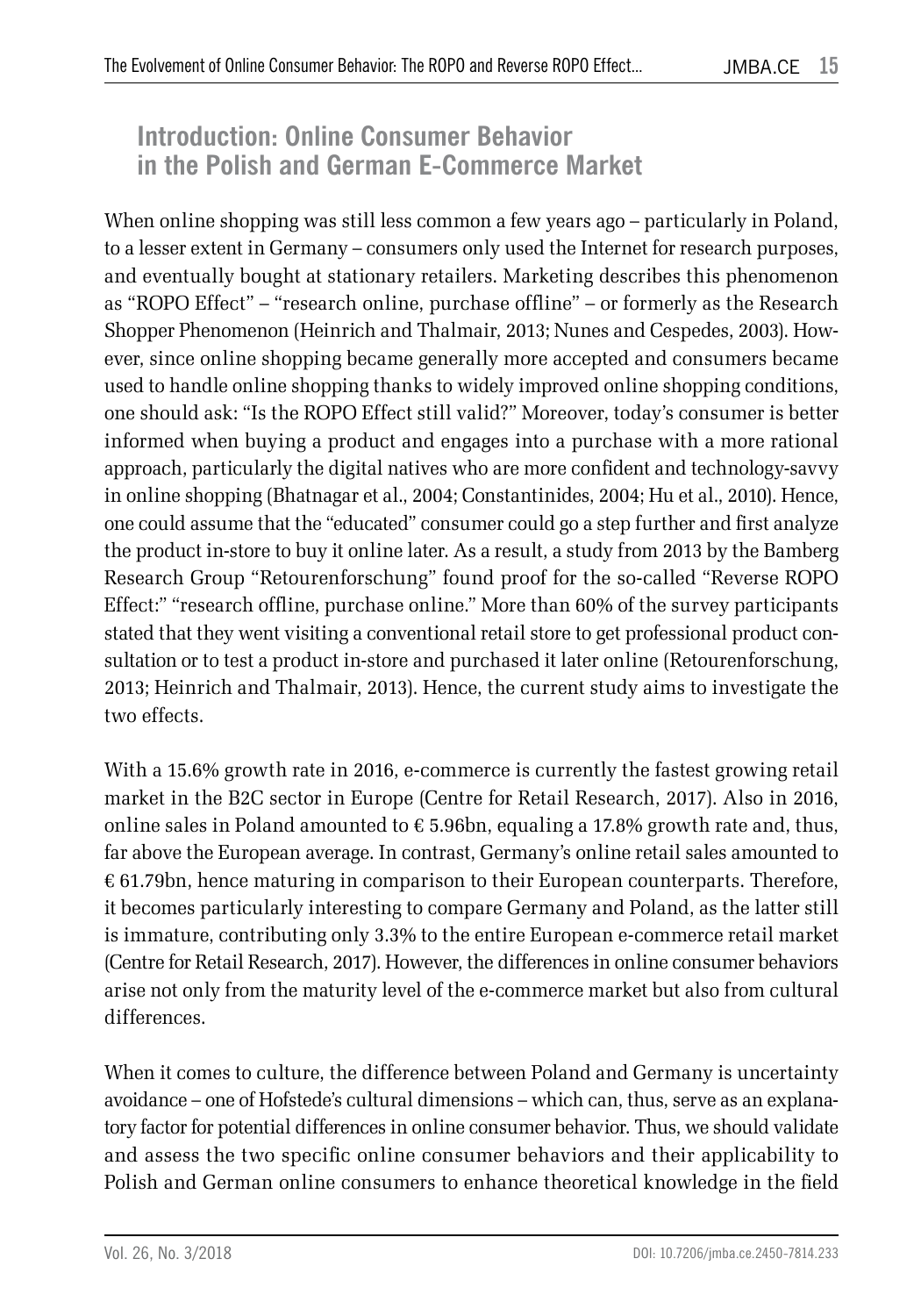and expand the current understanding of online consumer behaviors between immature and mature e-commerce markets.

## **Online Consumer Behavior**

Consumer behavior theory, including the decision-making process, is increasingly developing in the online context. Ever since decision-making science emerged, it substantially evolved and changed over the decades. What was fundamental for decision- -making science was the theory of bounded rationality by Simon (1957). The bounded rationality view assumes that the decision-maker is not purely rational and, thus, does not maximize utility at minimum effort (Simon, 1957). Rather, the decision-maker involuntarily enters a stage of bounded rationality, hence is affected by limited time, the complexity of circumstances, limited information availability, information overload, and inadequate mental computational power (Buchanan and O'Connell, 2006). This allows us to assume that online shoppers base their purchase decision-making not on purely rational grounds, but are more likely influenced by irrational circumstances that depend on consumer preferences and interests, affected by an uncontrollability of factors. Nevertheless, Koufaris remarks that online consumers are still more "powerful, demanding and utilitarian in their shopping expeditions," as they are in charge of the purchasing process and must actively search for the information they need. In contrast, the offline shopper often awaits information (2002). As a result, online customers demand more control, convenience, and higher efficiency when shopping for certain products, while showing less loyalty to the retail channel (Jarveenpa and Todd, 1997a; 1997b; Novak, 2000).

### **Factors Influencing Consumer Behavior**

According to Constantinides, online consumer behavior is influenced by both controllable and uncontrollable factors (2004). External and personal factors form the group of uncontrollable factors, while product and service characteristics, medium characteristics, and merchant characteristics form the group of controllable factors (Solomon et al., 2008). Despite the interdependency between these factors, what significantly impacts online consumer behavior are uncontrollable elements like the social, cultural, economic, psychological, and demographic factors (Constantinides, 2004). These exceed the retailers's control and, thus, form the uncontrollable factors (Solomon et al., 2008).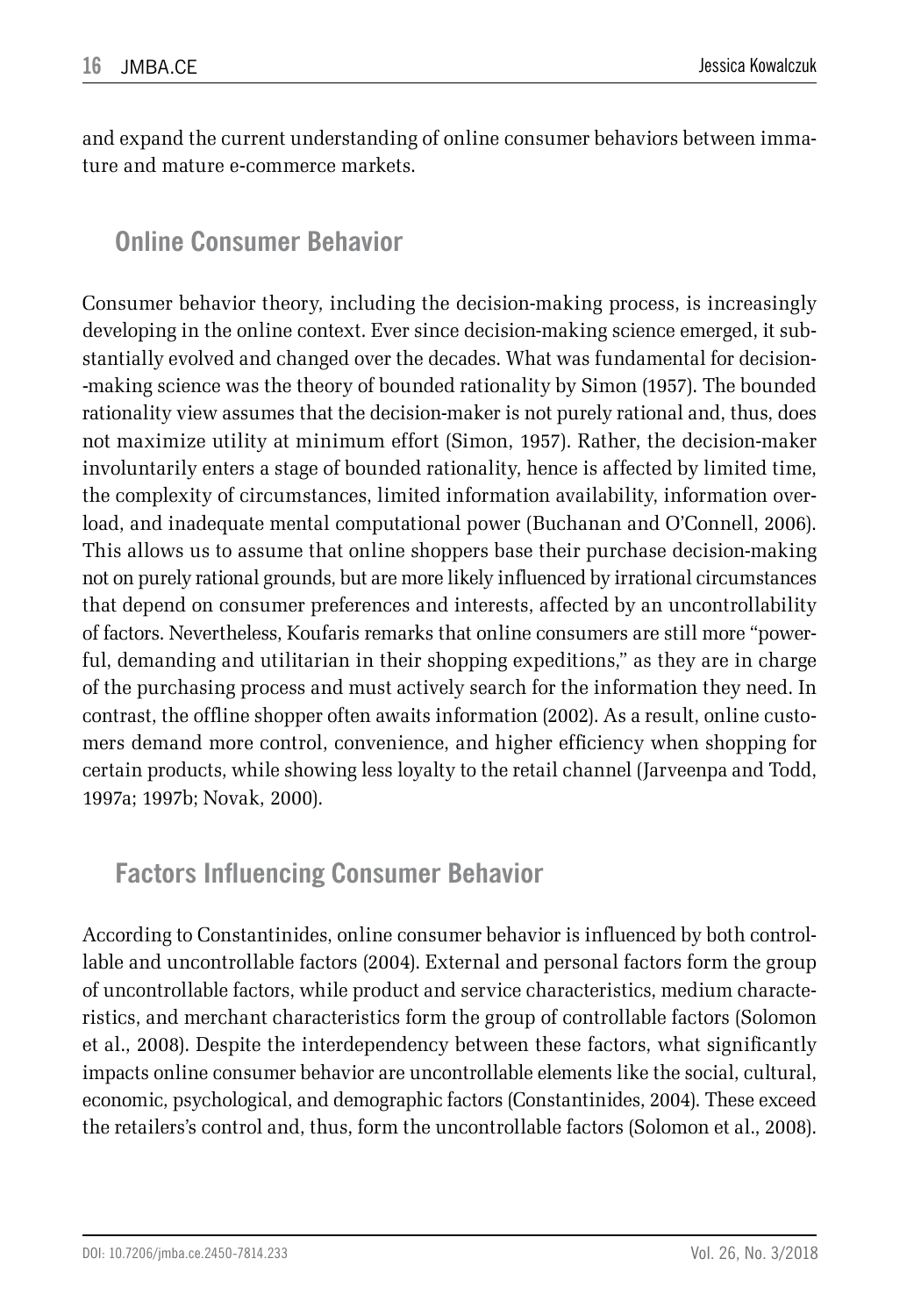## **Hofstede's Uncertainty Avoidance Factor and Perception Towards Online Shopping**

Despite their uncontrollability, demographics along with other elements – like social, cultural, economic, and psychological factors – strongly influence online consumer behavior (Boyd et al., 2002). The cultural aspect becomes particularly interesting, as online shop retailers could potentially address anyone in the world with access to the Internet to buy from their online shop. However, we know that we may influence cultures in regard of their sensitivity, for instance, to security, easy check-out procedures, higher conversion rates, and lower return rates (Boyd et al., 2002; Smith et al., 2013). In this way, culture as a demographic factor serves to explain differences in consumer online behavior.

Hofstede's Cultural Dimensions Theory serves to explain the effects of a nation's culture and value system on one's behavior. Thereby, Hofstede proposes six different dimensions that range from 0 to 100 (Hofstede, 1980; Hofstede and Minkov, 2010). For this study, the uncertainty avoidance dimension is particularly interesting. Uncertainty avoidance describes how people in a society or culture deal with uncertainty and ambiguity, as well as the uncertainty of the future (Hofstede, 1980). In essence, the term describes the need for well-defined rules of prescribed behavior: the higher the uncertainty avoidance score index, the fewer individuals want to be confronted with ambiguous or uncertain situations (Soares, Farhangmehr and Shoham, 2007). Hence, in an immature e-commerce market, in which online shopping is not so popular, it can be perceived as ambiguous and risky. Moreover, research by Bhatnagar, Misra, and Rao suggests that uncertainty avoidance and risk aversion varies across users due to cultural factors (2000). As a consequence, the consumer derives a variance in expected utility or convenience from online shopping. Thus, we assume that culture impacts perceptions, which influence different purchasing behaviors (Kim, Ferrin and Rao, 2008; Heinrich and Thalmair, 2013).

As visible in Figure 1 Germany ranks moderately with the uncertainty avoidance score of 65, as reflected in the common attitudes to think, plan, and present things, thus relying on expertise to attain certainty. In contrast, Poland with an index score of 93 has a very high preference for uncertainty avoidance. Typical for that are rigid codes of belief, emotional need for rules, as well as resistance to innovation (Hofstede, 1980). Particularly, the resistance to innovation further affects the slower introduction of online purchases, as the electronic retail environment still imposes uncertainty in an immature e-commerce market. By looking at both Hofstede factors, "uncertainty avoidance" as well as "resistance for innovation," it can be assumed that these cultural factors have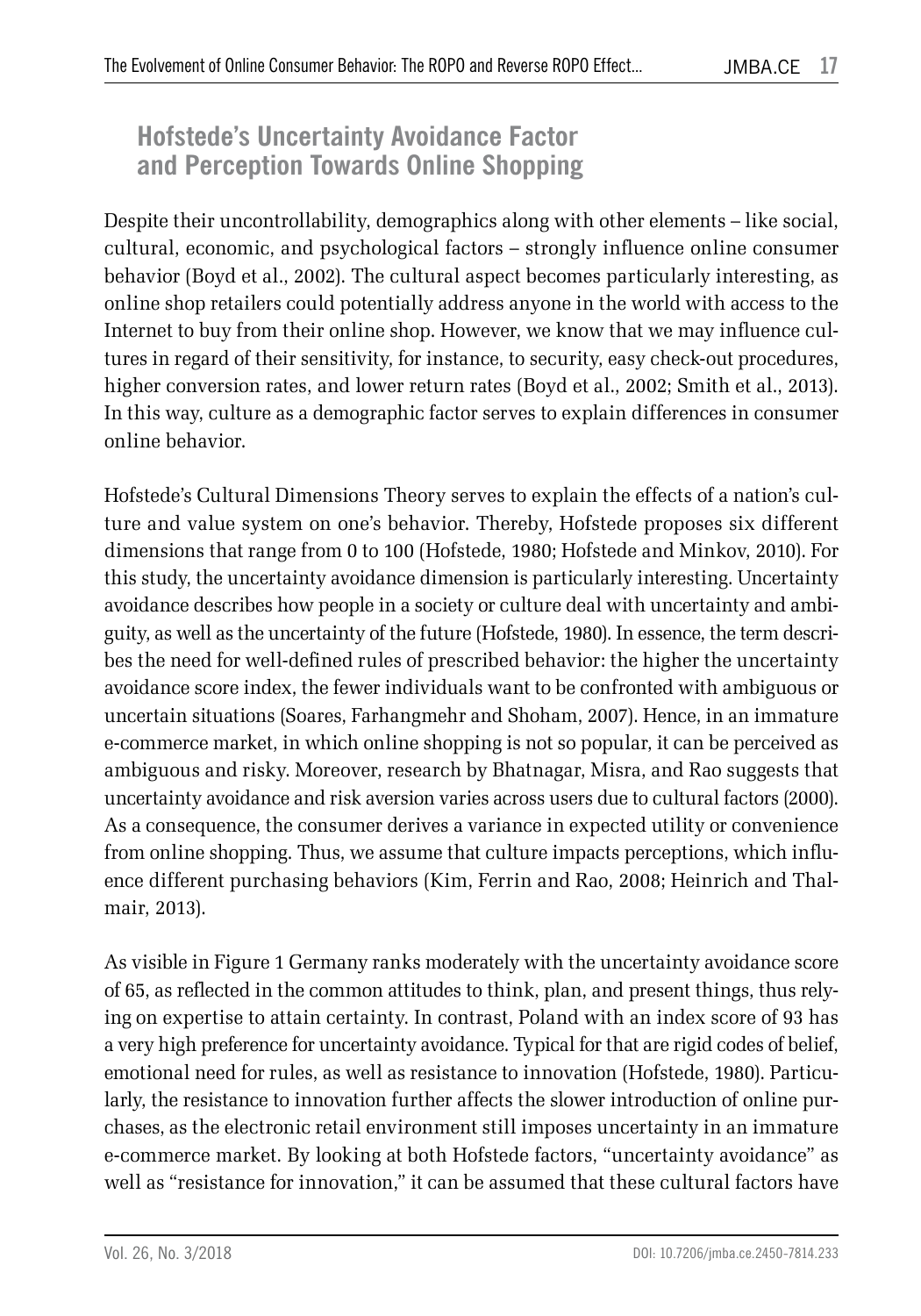a potential impact on the Technology Acceptance Model (TAM). In other words, these cultural factors have an impact on a consumer's willingness to adopt a new technology or engage in online shopping (Koufaris, 2002).





Source: The Hofstede Centre (2017).

In this way, TAM finds its way into online consumer behavior since the online shopper is not only a consumer but also a computer user (Koufaris, 2002).

## **Online Information Search and the ROPO Effect**

Due to technological advancements online, shopping became more intuitive and easier, counteracting the complexity of online purchase decision-making. A good example of reducing consumer search costs for product and price information are shopbots. As a result, shopbots, search engines, customer reviews, and similar tools contribute to the online information search effect, also known as "Research Shopper Phenomenon" (Johnson et al., 2004; Verhoef, Neslin and Vroomen, 2007). According to Verhoef, Neslin, and Vroomen, the research shopper phenomenon is the tendency of consumers to research a product in a single channel like the Internet and, then, conducting the purchase through another channel like a stationary retailer (2007). Heinrich and Thalmair (2013) also refer to this effect as the "research online, purchase offline" effect, or in short "ROPO Effect."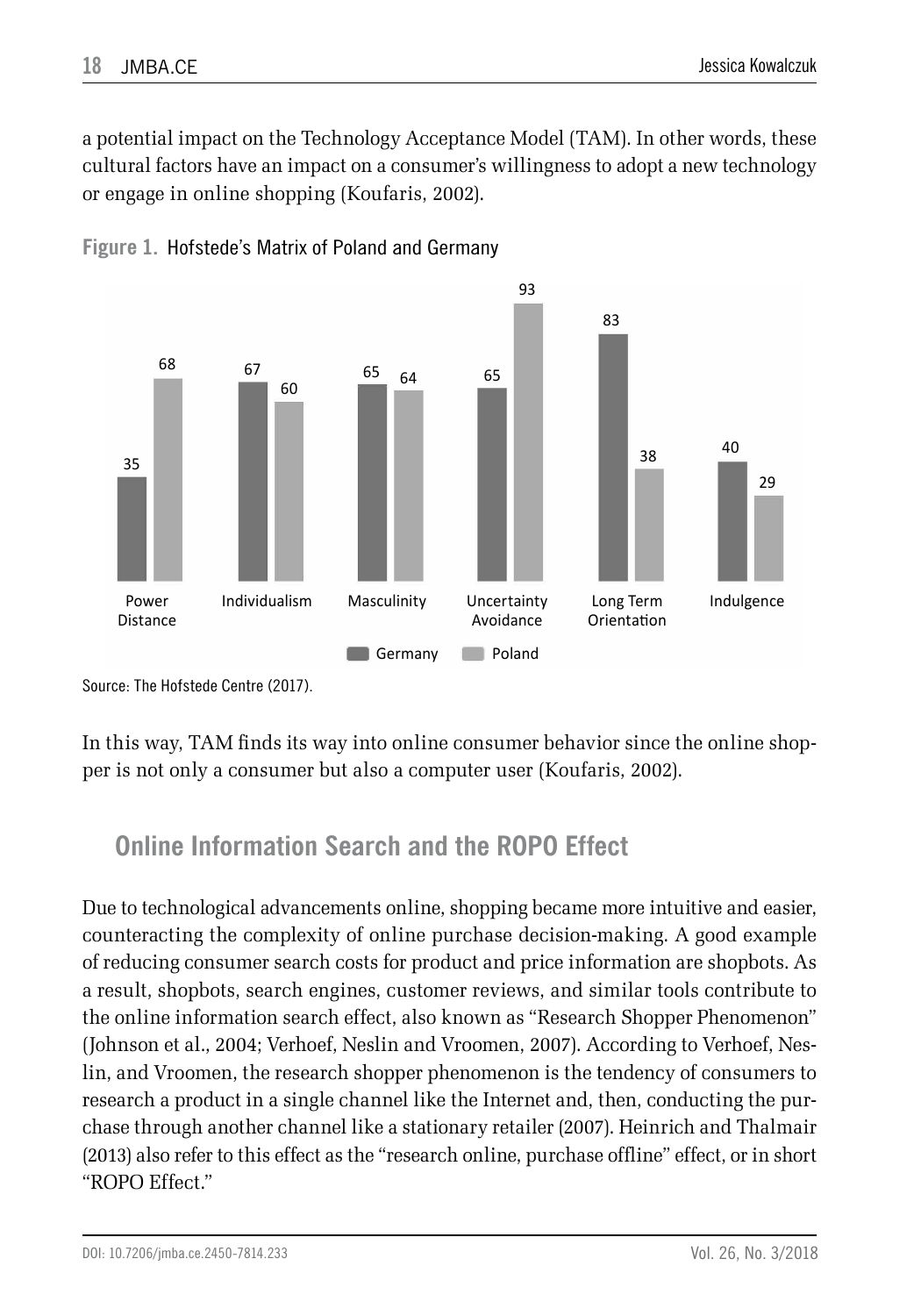On the one hand, the research shopper phenomenon is a single independent executed behavior that makes consumers only accumulate knowledge about certain products (Nunes and Cespedes, 2003). It is irrelevant for this consideration whether they actually engage in a purchase at the online shop, in which they found the required information. On the other hand, certain scholars regard the behavior of acquiring information about a product as part of a two-stage process of online purchasing behavior like the buyer's decision-making model (Engel, Kollat and Blackwell, 1973). This model assumes a sequential relationship between acquiring certain information and conducting a purchase. Hence, acquiring information promotes purchasing in general (Pavlou and Fygenson, 2006).

According to Verhoef, Neslin, and Vroomen, the common belief was that the offline channel is better for purchase as it appears less risky option for conducting a purchase (2007). However, today this perception is longer true, hence the ROPO effect should be less common, especially among certain socio-demographic groups in mature e-commerce markets. Therefore, motivated by the constant evolvement of the Internet's character, the perceived usefulness, and convenience of online shopping should outweigh its perceived risk among the advanced Internet users, particularly from less risk-averse cultures in mature e-commerce markets. In contrast, the more risk-averse cultures in more immature e-commerce markets may still show the ROPO Effect and not yet the Reverse ROPO Effect (Heinrich and Thalmair, 2013).

## **The Reverse ROPO Effect**

The Reverse ROPO Effect represents the form of online consumer behavior that is still very new and unexplored (Heinrich and Thalmair, 2013). As opposed to the ROPO Effect that shows low conversion rates, one cannot determine whether the actual Reverse ROPO Effect behavior takes place because no online shopper declares whether he or she searched offline for product information. However, the behavior also evolved due to the technological advancements in the e-commerce sector and the educated, utility- -seeking consumer. With the aid of a smartphone, the consumer seeks better deals while physically present in the shop. The study by the Bamberg Research Group "Retourenforschung" well exemplifies that particularly students in a mature e-commerce market engage in that behavior (Shopbetreiber Blog, 2013). Thus, this behavior could not only be a particular behavioral phenomenon but also a commonly accepted practice among the future online consumers.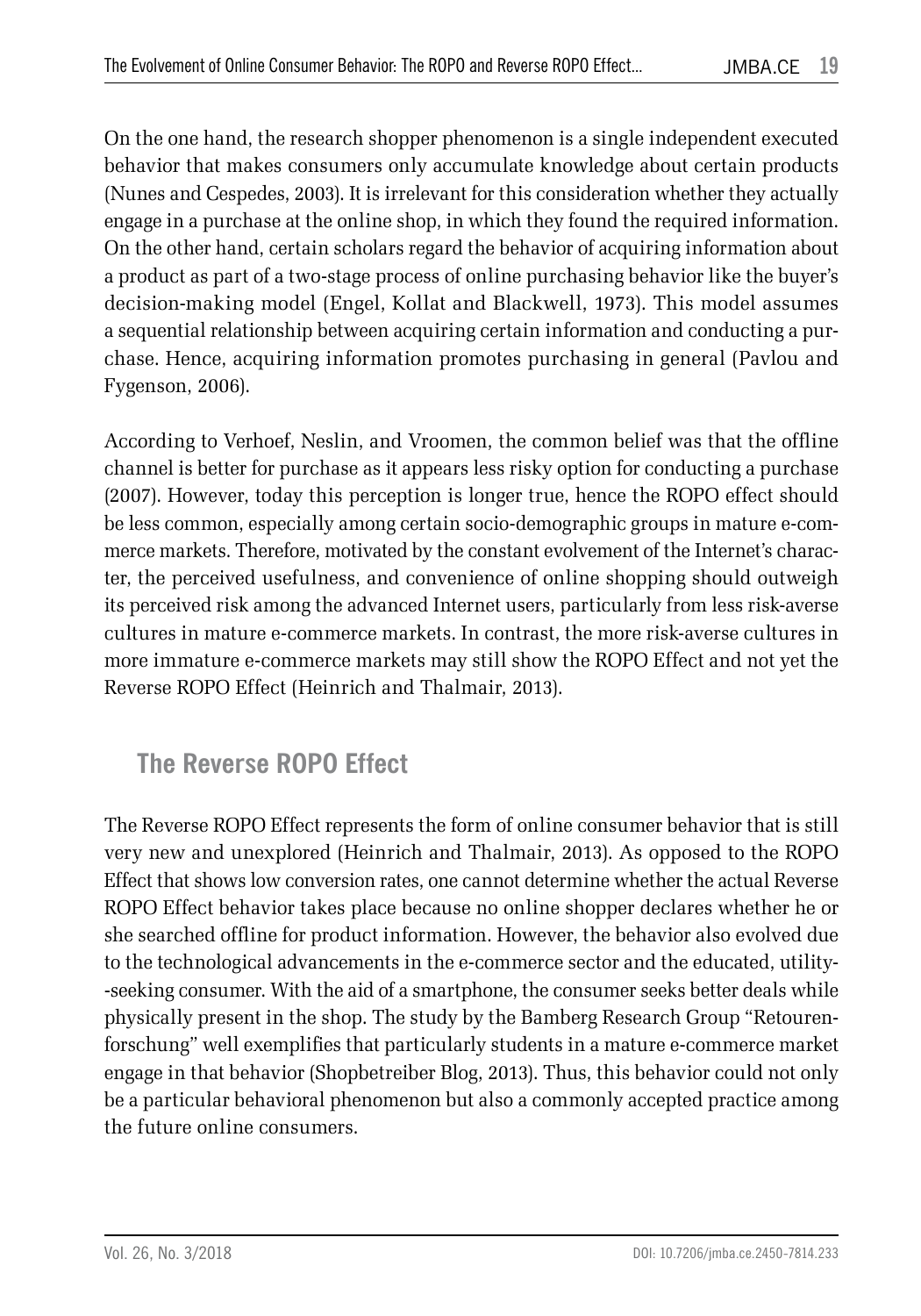After distinguishing the online shopper according to their uncertainty avoidance factor, we may assume that they are more risk-averse and, thus, more likely to engage in the ROPO Effect; as they gather information online and purchase offline at a later point in time. In contrast, online shoppers with low uncertainty avoidance and higher utilitarian nature avoid purchasing offline. Instead, they find a product offline but are motivated to purchase it online at a lower price, or with the convenience of getting a free home delivery.

Importantly, it is much more challenging to obtain data for the Reverse ROPO Effect, because there is hardly any real data on offline shoppers who research offline and then do not purchase offline or actually purchase online. This is also the main motivation of this study, since one may easily obtain online shopping cart abandonment, but not for the shoppers who acquire information about products offline and actually never engage in the offline purchase, yet potentially execute the purchase at an online shop later.

The understanding of the new evolving online consumer behavior paves way for further research. The awareness of the ongoing changes in online consumer behavior and cultural differences allows international online shop operators to better assess how to approach their target customers. Despite abundant research on online consumer behavior and the perception of online shopping behavior, there are nearly no studies that solely focus on the ROPO and Reverse ROPO Effect. Since the Reverse ROPO Effect is nearly absent from studies, the author collected new primary data to address this limitation. This study challenges the existing beliefs and results about new forms of online consumer behavior and test their applicability across two different e-commerce markets; thereby ultimately answers the following research question: To what extent does online consumer behavior vary between Poland and Germany? Is one of the cultures more prone to engage in the ROPO or Reverse ROPO behavior?

As a result, the author formulates the following four hypotheses:

**H1:** The ROPO Effect is known to online consumers. **H2:** The Reverse ROPO Effect is known to online consumers. **H3:** The ROPO Effect differs between nationalities. **H4:** The Reverse ROPO Effect differs between nationalities.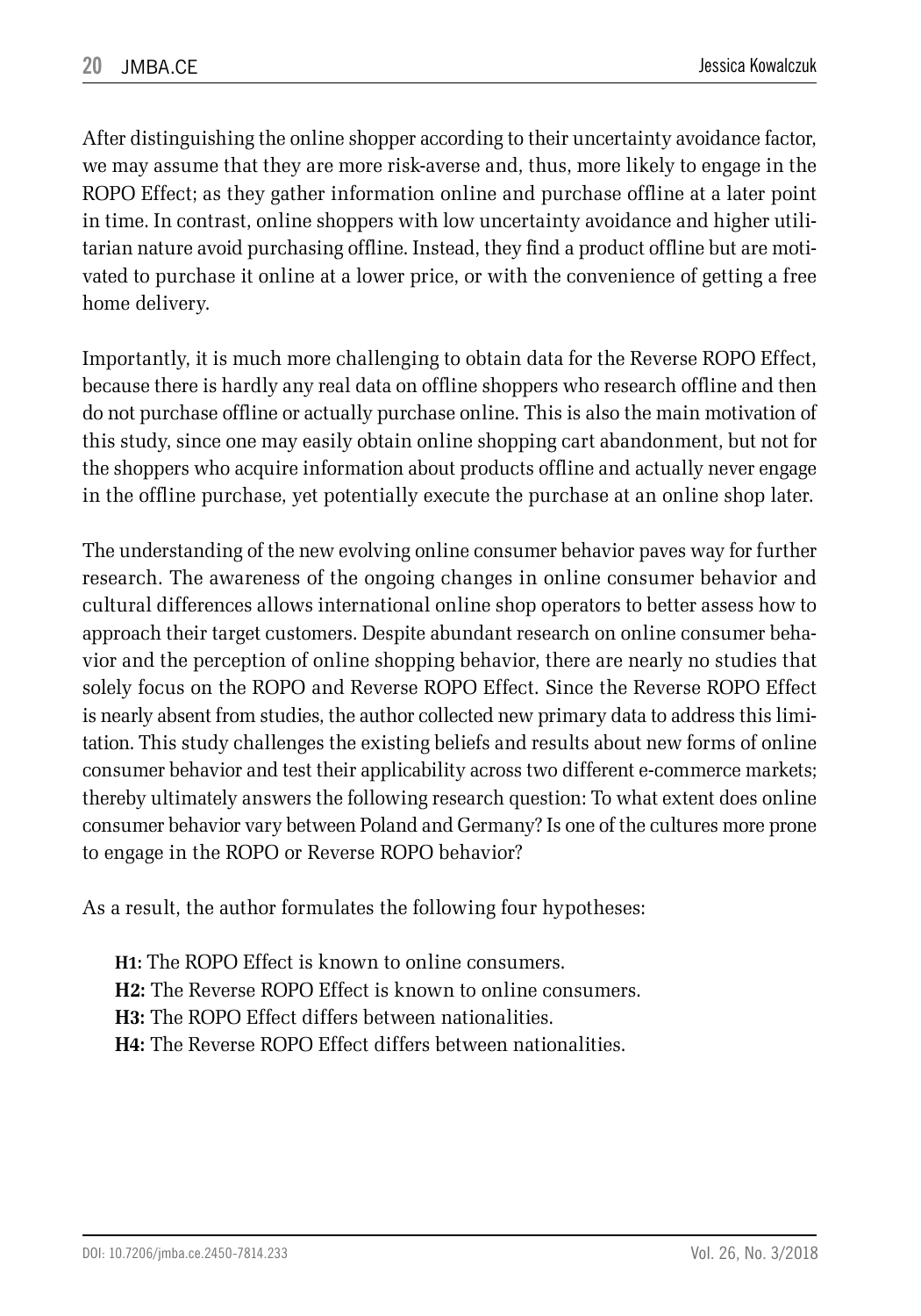### **Methods**

### **Instrument and Data Collection**

The author designed a cross-sectional study in the form of an online survey, which she disseminated and collected over a period of four weeks. Respondents stem from two major universities located in Warsaw, the capital of Poland (n=68), and in a major big city in the mid-west of Germany (n=71). In total, there were 129 respondents, sixty- -eight Poles and seventy-one Germans. The student population was appropriate for several reasons. Even though many challenged the representativeness of student samples for the whole population, noticeable studies found their perception and behaviors generalizable (Mitra, Reiss and Capella, 1999; Pope, Brown and Forrest, 1999). Next to this, scholars consider student population the most experienced Internet users with respect to online shopping (Lee, 2002), which makes them the appropriate sample for conducting online consumer behavior research (Yoo and Donthu, 2001).

### **Measurement Development**

Due to the ordinal nature of the data in seven-point Likert scale questions, the author only used non-parametric tests like Spearman, Mann-Whitney U, and Chi-Square. Furthermore, the study tested independent variables for correlation to eliminate those unwanted causalities, followed by a mean analysis to give an overview of the ROPO and the Reverse ROPO Effect among the entire studied population. Finally, the author conducted a comparative analysis to compare and contrast the identified sub-segments of the sample.

### **Analysis**

### **ROPO and Reverse ROPO Effect: Mean Analysis**

Table 1 shows the differently ranked ROPO factors according to their mean. Generally, the perceived Reverse ROPO factors range from 2.95 [I would like to try them on before buying] to 5.4 [I wonder if I could find them offline for a better price]. Thus, only one ROPO factor [I would like to try them on before buying] received a mean below the median value of 4.0 on the seven-point Likert scale. There emerged a grand mean of 4.27 and grand standard deviation of 1.236. ROPO factors with a mean outside of one standard deviation of the grand mean do exist for [I would like to try them on before buying]. Hence, a significant difference between the ROPO factors exists and, thus, **H1** can be partially supported.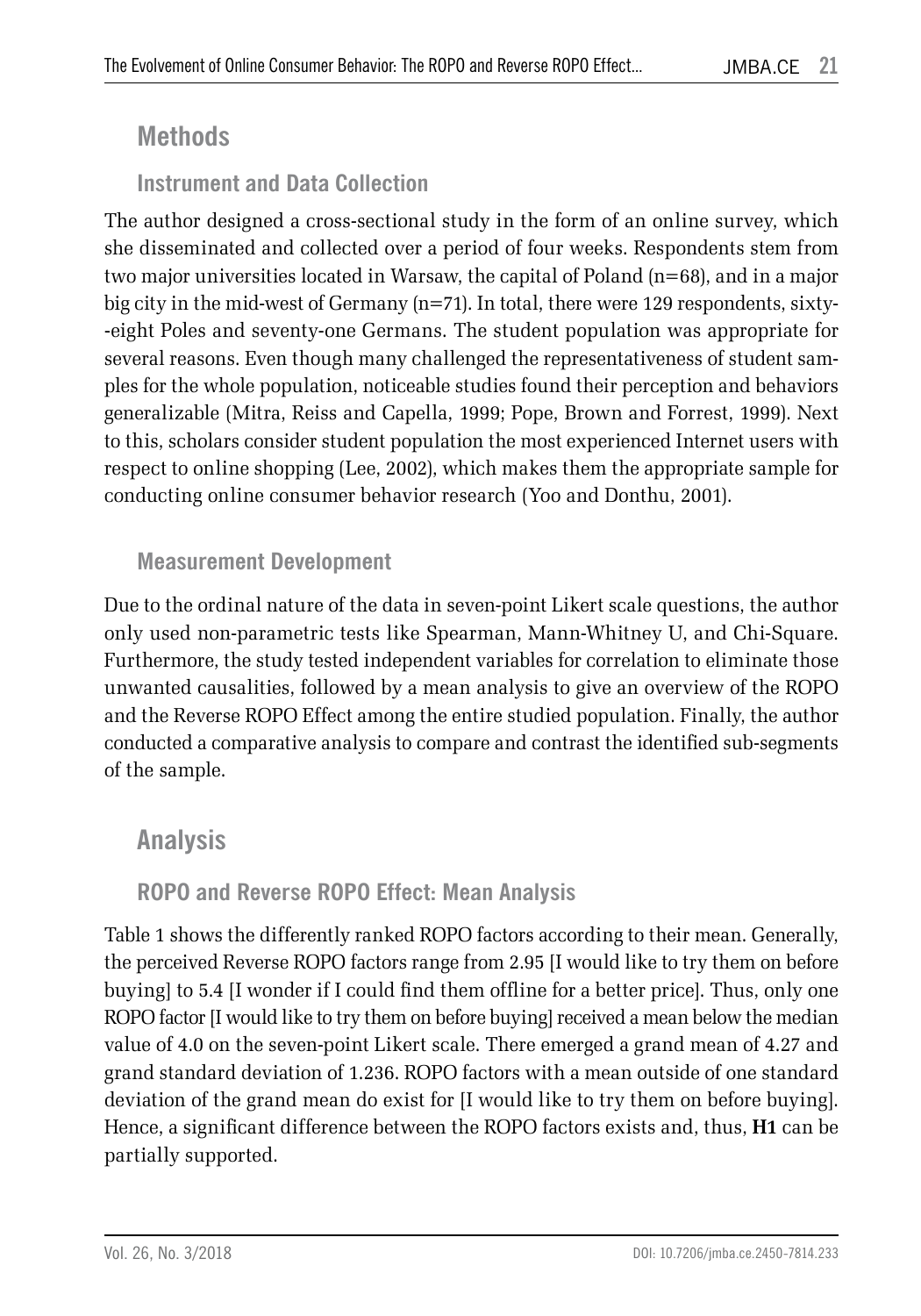| <b>Descriptive Statistics</b>                                 |     |      |                       |  |
|---------------------------------------------------------------|-----|------|-----------------------|--|
|                                                               | N   | Mean | <b>Std. Deviation</b> |  |
| [I would like to try them on before buying]                   | 129 | 2.95 | 2.509                 |  |
| If wonder if I could find them offline for a better<br>price] | 129 | 5.40 | 2.357                 |  |
| If prefer to go to a shop in town and buy them<br>therel      | 129 | 4.46 | 2.733                 |  |
| Valid N (listwise)                                            | 129 |      |                       |  |

#### **Table 1.** ROPO Effect – Factor Means, Mean Analysis

Source: own elaboration.

Table 2 shows the differently ranked Reverse ROPO factors according to their mean. Generally, the perceived Reverse ROPO factors range from 2.46 [I wonder if I could find it online for a better price] to 3.8 [I wait and buy it online once I get home]. Thus, all Reverse ROPO factors received a mean rating below the median value of 4.0 on the seven- -point Likert scale. There emerged a grand mean of 3.263 and a grand standard deviation of 0.7086. There exist Reverse ROPO factors with a mean outside of one standard deviation of the grand mean. Hence, there is a significant difference in the Reverse ROPO factors perception and, thus, **H2** receives support for the Reverse ROPO Effect.

#### **Table 2.** Reverse ROPO Effect – Factor Means, Mean Analysis

| <b>Descriptive Statistics</b>                              |     |      |                       |  |
|------------------------------------------------------------|-----|------|-----------------------|--|
|                                                            | N   | Mean | <b>Std. Deviation</b> |  |
| Il wonder if I could find it online for a better<br>price] | 129 | 2.46 | 2.368                 |  |
| [I check on my phone if I find a better deal<br>onlinel    | 129 | 3.53 | 2.837                 |  |
| [I wait and buy it online once I get home]                 | 129 | 3.80 | 2.824                 |  |
| Valid N (listwise)                                         | 129 |      |                       |  |

Source: own elaboration.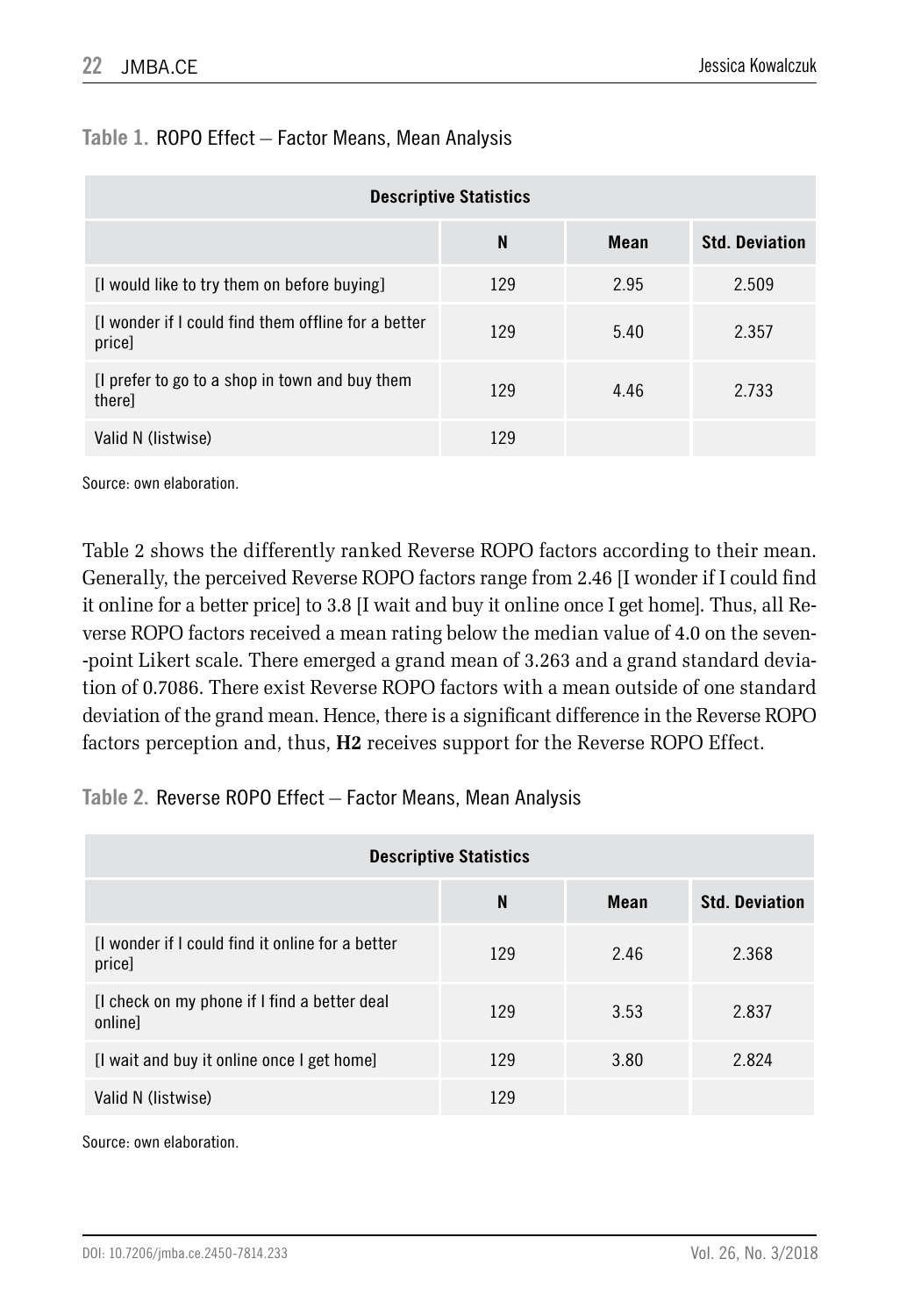### **Nationality Versus the ROPO Effect**

Before the Mann Whitney U test, the Chi-square tests the data for normality. This always allows for better judgment when considering the applicability of the sample results to the population. The central tendencies of Germans and Poles significantly differ with respect to the ROPO Effect (**U(71,58) = 129, z = -7.822; -10.582; -10.530; p = 0.000**)

|  |  | Table 3. Mann-Whitney U Test Nationality vs. ROPO Effect |  |
|--|--|----------------------------------------------------------|--|
|--|--|----------------------------------------------------------|--|

| Test Statisticsa       |                                                            |                                                                         |                                                             |  |
|------------------------|------------------------------------------------------------|-------------------------------------------------------------------------|-------------------------------------------------------------|--|
|                        | <b>I</b> would like<br>to try them on before<br>buying it] | <b>If wonder if I could find</b><br>them offline for<br>a better price] | [I prefer to go<br>to a shop in town<br>and buy them there] |  |
| Mann-Whitney U         | 643.000                                                    | 1690.500                                                                | 297.500                                                     |  |
| Wilcoxon W             | 2354.000                                                   | 3401.500                                                                | 2008.500                                                    |  |
|                        | $-7.301$                                                   | $-2.005$                                                                | $-9.040$                                                    |  |
| Asymp. Sig. (2-tailed) | .000                                                       | .045                                                                    | .000                                                        |  |

a. Grouping Variable: Nationality

Source: own elaboration.

#### **Table 4.** Mann-Whitney U Test Nationality vs. ROPO Effect

| <b>Ranks</b>                                                    |                    |     |                  |                     |  |
|-----------------------------------------------------------------|--------------------|-----|------------------|---------------------|--|
|                                                                 | <b>Nationality</b> | N   | <b>Mean Rank</b> | <b>Sum of Ranks</b> |  |
| [I would like to try<br>them on before<br>buying it]            | German             | 71  | 84.94            | 6031.00             |  |
|                                                                 | Polish             | 58  | 40.59            | 2354.00             |  |
|                                                                 | Total              | 129 |                  |                     |  |
| I wonder if I could<br>find them offline<br>for a better price] | German             | 71  | 70.19            | 4983.50             |  |
|                                                                 | Polish             | 58  | 58.65            | 3401.50             |  |
|                                                                 | Total              | 129 |                  |                     |  |
| [I prefer to go<br>to a shop in town<br>and buy them there]     | German             | 71  | 89.81            | 6376.50             |  |
|                                                                 | Polish             | 58  | 34.63            | 2008.50             |  |
|                                                                 | Total              | 129 |                  |                     |  |

Source: own elaboration.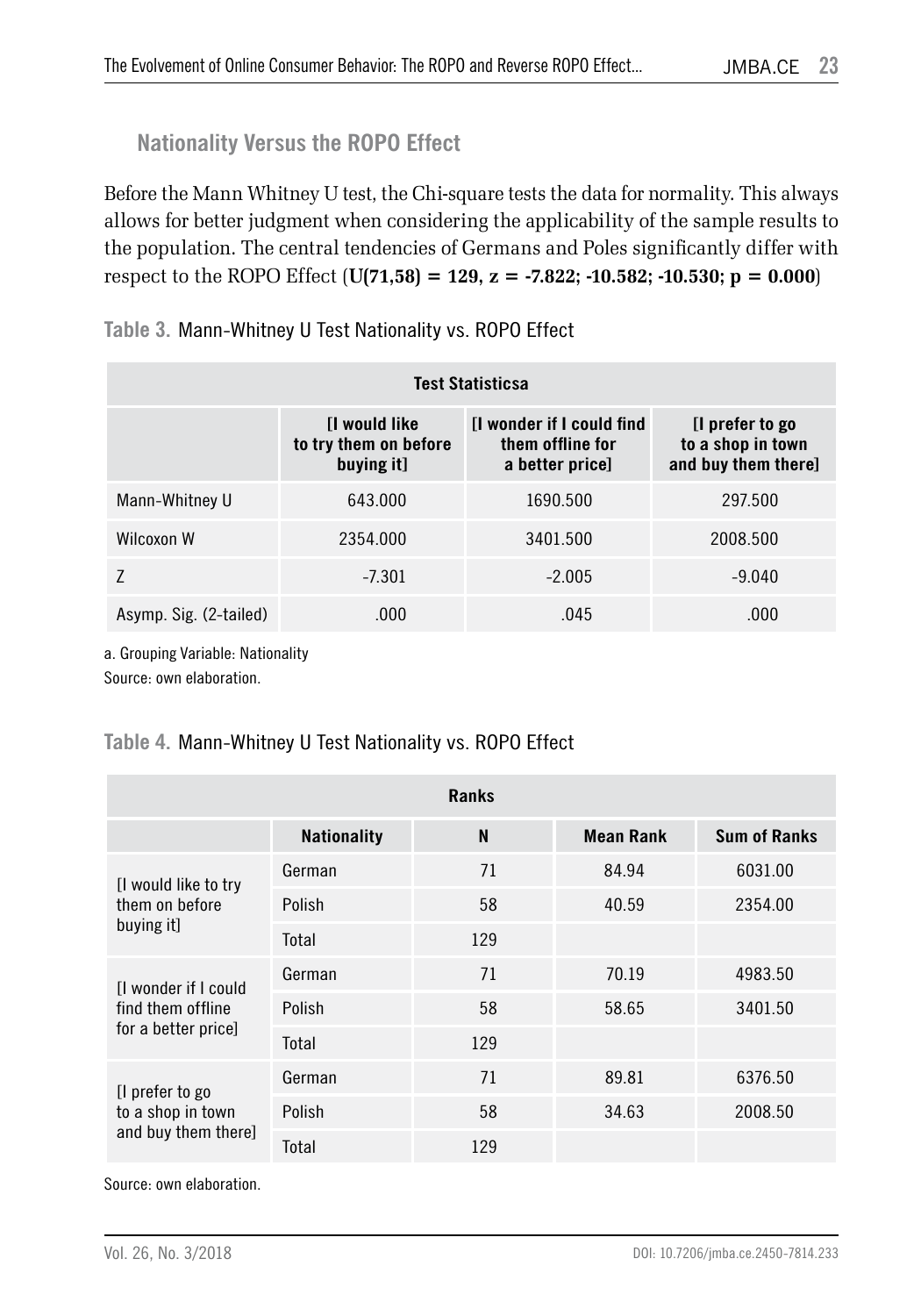As visible in Table 4, the German mean ranks for the ROPO factors are higher than Polish. However, [I wonder if I could find them offline for a better price] is barely significant, indicating that both nations disagree agree with that statement. In contrast, [I would like to try them on before buying it] and [I prefer to go to a shop in town and buy them there] clearly diverge between the two nations. Therefore, **H3** receives statistical support from all three ROPO effect factors, despite the fact that [I wonder if I could find them offline for a better price] is nearly not significant.

**Nationality Versus the Reverse ROPO Effect**

The results for the MWU Test appear in the appendix. The central tendencies of Germans and Poles significantly differ in the Reverse ROPO Effect (**U(71,58) =1 29, z = -7.822; -10.582; -10.530; p = 0.000**).

| <b>Test Statisticsa</b> |                                                               |                                                  |           |  |
|-------------------------|---------------------------------------------------------------|--------------------------------------------------|-----------|--|
|                         | [I wonder if I could<br>find it online<br>for a better price] | [I wait and buy it<br>online once<br>I get home] |           |  |
| Mann-Whitney U          | 720.000                                                       | 37.500                                           | .000      |  |
| Wilcoxon W              | 3276.000                                                      | 2593.500                                         | 2556.000  |  |
|                         | $-7.822$                                                      | $-10.582$                                        | $-10.530$ |  |
| Asymp. Sig. (2-tailed)  | .000                                                          | .000.                                            | .000      |  |

**Table 5.** Mann-Whitney U Test Nationality vs. Reverse ROPO Effect

a. Grouping Variable: Nationality Source: own elaboration.

As visible in Table 6, the German mean ranks for the ROPO factors are lower than Polish. However, [I wonder if I could find it online for a better price] does not differ as much as other factors, which indicates that there is a tendency for common agreement about that factor. In contrast, [I check on my phone if I find it for a better price] as well as [I wait and buy it online once I get home] clearly diverges between the two nations. Consequently, H4 receives statistical support.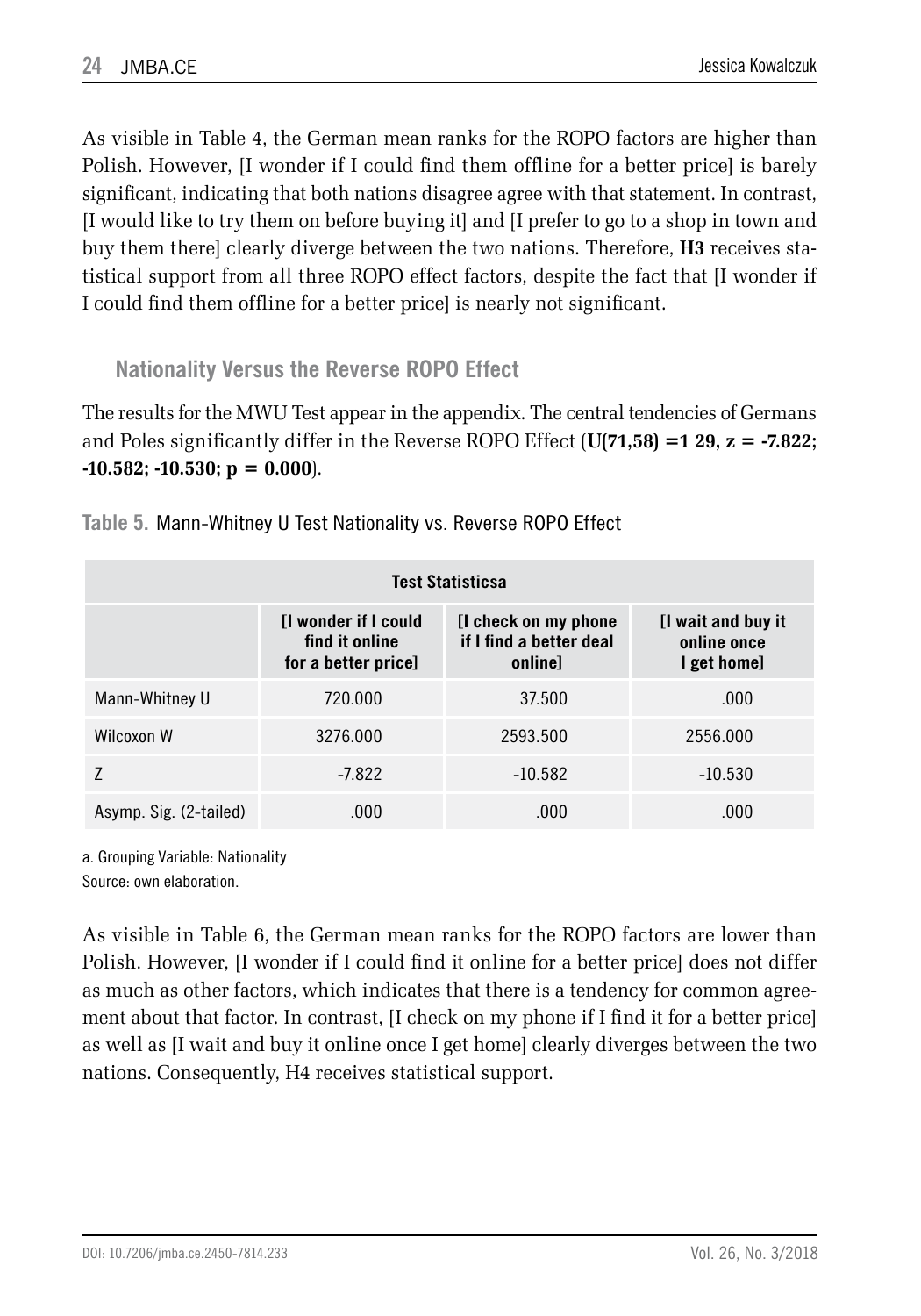| <b>Ranks</b>                                                 |                    |     |                  |                     |  |
|--------------------------------------------------------------|--------------------|-----|------------------|---------------------|--|
|                                                              | <b>Nationality</b> | N   | <b>Mean Rank</b> | <b>Sum of Ranks</b> |  |
| I wonder if I could<br>find it online<br>for a better pricel | German             | 71  | 46.14            | 3276.00             |  |
|                                                              | Polish             | 58  | 88.09            | 5109.00             |  |
|                                                              | Total              | 129 |                  |                     |  |
| [I check on my<br>phone if I find<br>a better deal online]   | German             | 71  | 36.53            | 2593.50             |  |
|                                                              | Polish             | 58  | 99.85            | 5791.50             |  |
|                                                              | Total              | 129 |                  |                     |  |
| [I wait and buy<br>it online once<br>I get home]             | German             | 71  | 36.00            | 2556.00             |  |
|                                                              | Polish             | 58  | 100.50           | 5829.00             |  |
|                                                              | Total              | 129 |                  |                     |  |

#### **Table 6.** Mann-Whitney U Test Nationality vs. Reverse ROPO Effect

Source: own elaboration.

### **Discussion**

The study strongly confirms that Germans and Poles know of the ROPO and Reverse ROPO Effect. Moreover, the segmentation of the population set by nationality revealed the differences between Germans and Poles in the application of the ROPO and Reverse ROPO. However, only one ROPO factor received a value below 4.0 [I would like to try them on before buying it], which partially supports Hypothesis H1. Hypothesis H2 surfaced as statistically significant due to the presence of the Reverse ROPO factors with a mean outside of one standard deviation of the grand mean and, thus, the hypothesis could be supported. This implies that the population already seeks better deals online when standing in a shop. Obviously, it is difficult to predict the final actions of respondents.

Both H3 and H4 hypotheses received statistical support. In general, the ROPO Effect applies to Germans less than to Poles. However, what is particularly interesting is that [I wonder if I could find them offline for a better price] does not apply to both cultures. This factor should not come as a surprise since – with the introduction of e-commerce shops – the general opinion is that one may find better deals online than offline; regardless where one prefers to go shopping. Moreover, Poles agree with the statement [I would like to try them on before buying], while Germans do not. This could be easily explained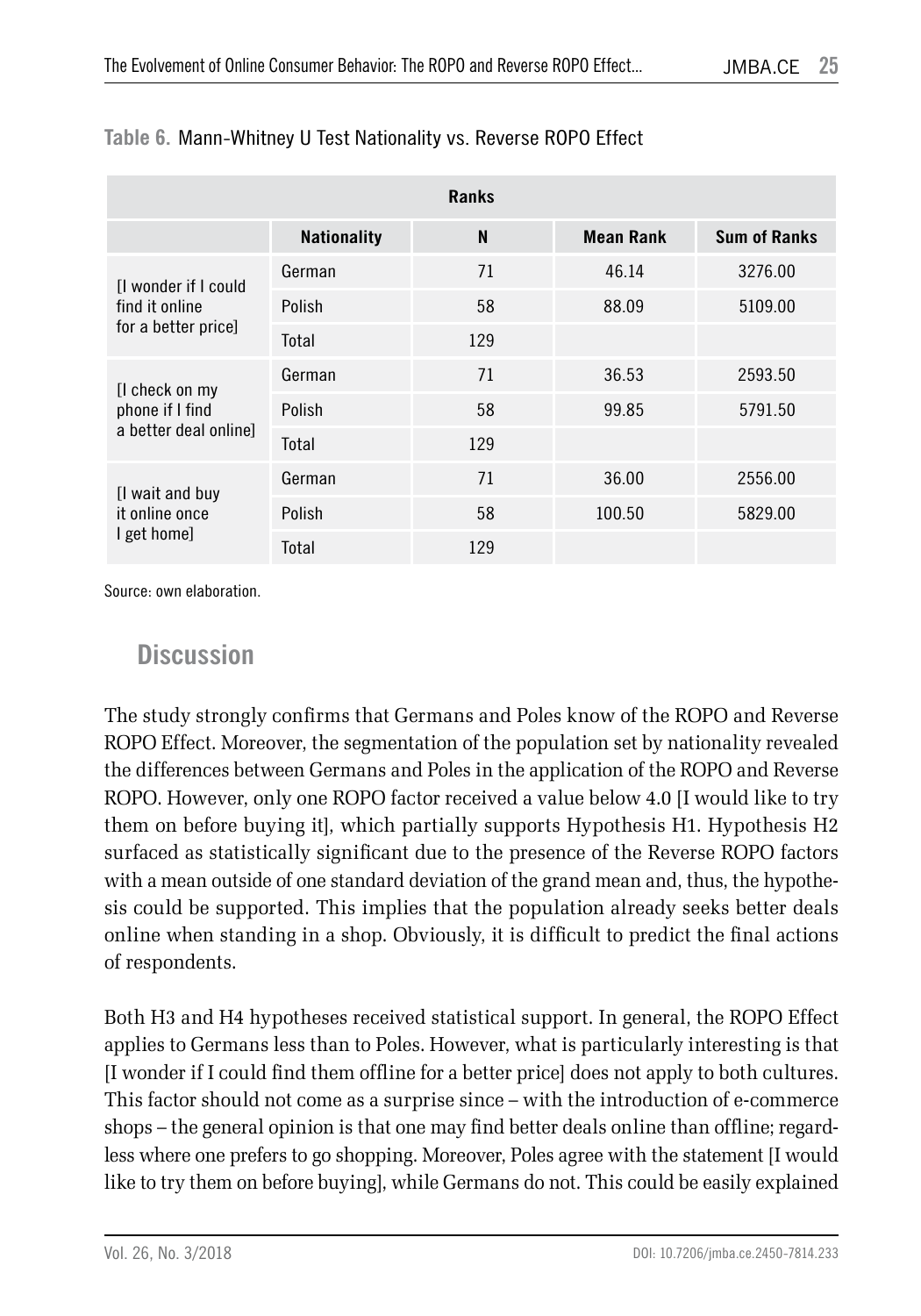by the common notion of Hofstede's uncertainty avoidance factor, implying that a purchase is preferred if one can be sure that the item will actually fit (Hofstede, 1980).

### **Conclusion**

Motivated by the constant evolvement in online consumer behavior, this study investigated the differences between Polish and German online consumer behavior. Culture, particularly Hofstede's uncertainty avoidance factor, served as the main constituting factor that explains the differences between the two cultures (Hofstede, Hofstede, and Minkov, 2010). Uncertainty avoidance also refers to the willingness to adopt innovations, such as online purchasing behavior. The tested behaviors found statistical support, which indicates that the ROPO effect no longer applies to Germans, while it still partly does to Poles. In contrast, we can state the opposite of the newly emerging Reverse ROPO Effect.

The results of this research permit the conclusion that online consumer behavior, above all the ROPO Effect, is no longer valid to the extent it might have been some years ago. This general finding shows that German and Polish online consumer behavior differs. Finally, this study depicts only a snapshot of the e-commerce market situation in Poland and Germany at the time, while constantly changing. The Polish e-commerce market very fast moves from its immature market position to the mature stage. What reflects this situation are the increasingly more secure payment possibilities, the entrance of global e-commerce retailers on the Polish market, the improved customer usability and customer service; finally, the faster and free delivery catching up to the stage of the German e-commerce market. Hence, the findings of this research suggest that the Reverse ROPO Effect might slowly replace the ROPO Effect as a natural evolvement of online consumer behavior. The results support this notion, as Polish online consumer behavior depicts similar tendencies as the German one. For instance, the Reverse ROPO Effect factors are perceived similarly, but more strongly apply for Germans than Poles. This allows us to assume that Poles will sooner or later catch up and adopt similar online shopping behaviors as be currently visible in Germany. This makes the Reverse ROPO Effect even more important for the future academics and practitioners.

## **Academic Contributions**

This study is the first to investigate the ROPO Effect and the Reverse ROPO Effect among Poles and Germans along with the role of culture, particularly Hofstede's uncer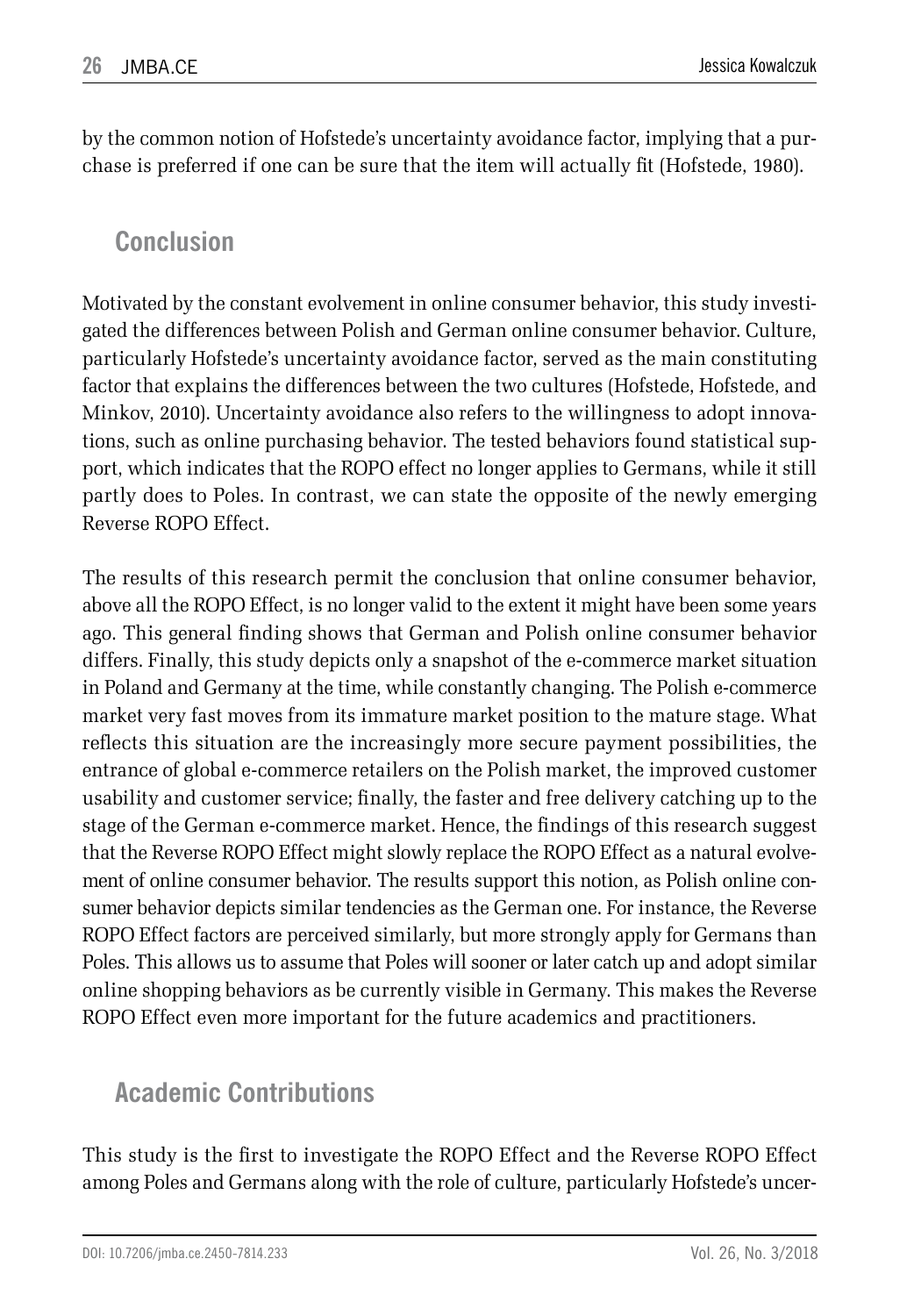tainty avoidance dimension and the respective online consumer behaviors. The results imply that the high uncertainty avoidance factor for Poles translates into the stronger ROPO Effect, while the lower uncertainty avoidance of Germans strengthens the Reverse ROPO Effect. As such, this paper contributes to the understanding of the differences in online shopping behaviors. Beyond that, the author supports scholars and managers by shedding light on the cultural differences that impact online consumer purchase behaviors (Smith et al., 2013; Belkhamza and Wafa, 2014).

### **Limitations**

As the author only surveyed higher educated consumers, it is only representative of Polish and German student populations. Nevertheless, the study is interesting since students and higher educated young workers often equal early adopters and, thus, the observed behaviors apply to other consumer groups at a later stage of innovation adoption.

#### **References**

- Belkhamza, Z. and Wafa, S.A. (2014). The Role of Uncertainty Avoidance on E-Commerce Acceptance Across Cultures. *International Business Research*, *7*(5): 166–173, https://doi.org/10.5539/ibr.v7n5p166
- Bhatnagar, A., Misra, S. and Rao, H.R. (2000). On Risk, Convenience, and Internet Shopping Behavior. *Commuications of the ACM*, *43*(11): 98–105, https://doi.org/10.1145/353360.353371
- Boyd, H.W., Walker, O.C., Mullins, J. and Larréché, J.-C. (2002). *Marketing Management, A Strategic Decision-Making Approach*. Columbus, OH: McGraw-Hill/Irwin.
- Buchanan, L. and Connel, A.O. (2006). A Brief History of Decision Making. *Harvard Business Review*, *84*(1): 32–41.
- Centre for Retailing Research, 2017. Online Retailing: Britain, Europe, US and Canada 2017, http://www.retailresearch.org/onlineretailing.php
- Constantinides, E. (2004). Influencing the Online Consumer's Behavior: The Web Experience. *Internet Research*, *4*(2): 111–126, https://doi.org/10.1108/10662240410530835
- Constantinides, E. and Fountain, S.K. (2008). Web 2.0: Conceptual and Foundations and Marketing Issues. *Journal of Direct, Data and Digital Marketing Practice*, *9*(3): 231–244, https://doi.org/10.1057/palgrave.dddmp.4350098
- Dennis, C., Merrilees, B., Jaawardhena, C. and Wright, L.T. (2009). E-Consumer Behavior. *European Journal of Marketing*, *43*(9/10):1121–1139, https://doi.org/10.1108/03090560910976393
- Donthu, N. and Garcia, A. (1999). The Internet Shopper. *Journal of Advertising Research*, *39*: 52–58.
- Engel, J., Kollat, D. and Blackwell, R. (1973). *Consumer Behavior*. New York: Holt, Rinehart and Winston.
- Farag, S., Schwanen, T., Dijst, T. and Faber, J. (2007). Shopping Online and/ or In-Store? A Structural Equation Model of the Relationships Between E-Shopping and In-Store Shopping. *Transportation Research Part*, A(41): 125–141, https://doi.org/10.1016/j.tra.2006.02.003
- Forsythe, S.M. and Shi, B. (2003). Consumer Patronage and Risk Perceptions in Internet Shopping. *Journal of Business Research*, *56*: 867–875, https://doi.org/10.1016/S0148-2963(01)00273-9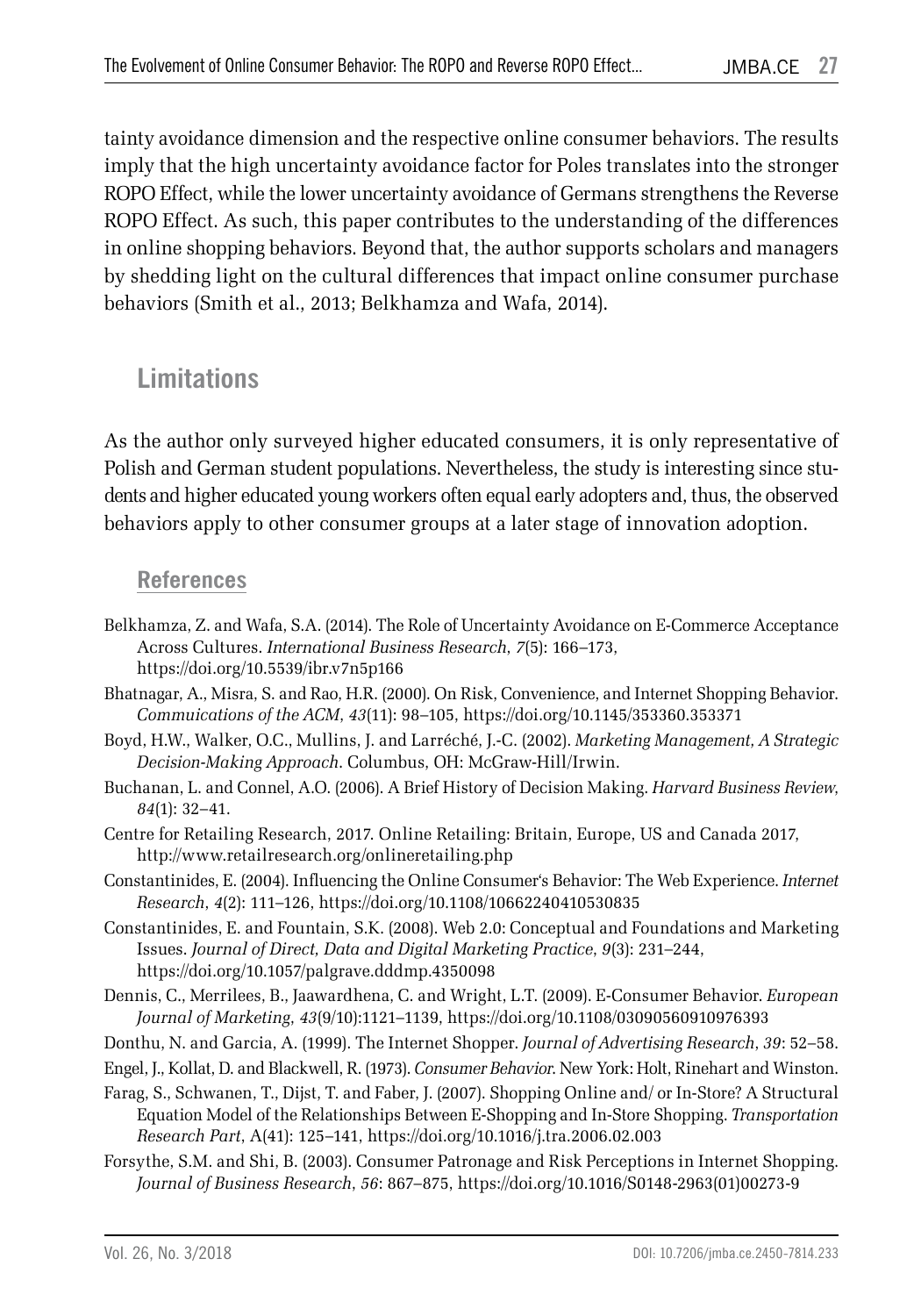French, S., Maule, J. and Papamichail, K.N. (2009). *Decision Behavior, Analysis and Support*. Cambridge, UK: Cambridge University Press.

Groß, O. (2013). Offline beraten, online kaufen: Online-Handel profitiert vom umgekehrten ROPO Effekt. Shopbetreiber Blog, [Online] 5 February, http://www.shopbetreiber-blog.de/2013/02/05/offline-beraten-online-kaufen-online-handel-profitiert-vom-umgekehrten-ropo-effekt/

- Hall, E.T. (1976). *Beyond Culture*. New York: Anchor Press.
- Häubl, G. and Trifts, V. (2000). Consumer Decision Making in Online Shopping Environments: The Effects of Interactive Decision Aids. *Marketing Science*, *19*(1): 4–21, https://doi.org/10.1287/mksc.19.1.4.15178
- Heinrich, B. and Thalmair, A. (2013). Online Social Networks-Neuer Vertriebskanal zur kundenindividuellen Ansprache für Finanzdienstleister? *Banking and Information Technology*, 14(2/2013): 49–63.
- Hofstede, G. (1980). *Culture's Consequences*. Beverly Hills, CA: Sage.
- Hofstede, G.H., Hofstede, G.J. and Minkov, M. (2010). *Cultures and Organizations: Software of the Mind; Intercultural Cooperation and its Importance for Survival*. New York, NY: McGraw-Hill.
- Jarveenpa, S. and Todd, P. (1997a). Is There a Future for Retailing on the Internet? In: R.A. Peterson (ed.), *Electronic Marketing and the Consumer*. Thousand Oaks, CA: Sage.
- Jarveenpa, S., Todd, P. (1997b). Consumer Reactions to Electronic Shopping on the World Wide Web. *International Journal of Electronic Commerce*, *39*(2): 59–88.
- Jarrett, K. (2008). Interactivity is Evil! A Critical Investigation of Web 2.0. *First Monday*, *13*(3): 34–41, https://doi.org/10.5210/fm.v13i3.2140
- Jiang, L.A., Yang, Z., and Jun, M. (2013). Measuring Consumer Perceptions of Online Shopping Convenience. *Journal of Service Management*, *24*(2): 191–214, https://doi.org/10.1108/09564231311323962
- Johnson, E.J., Moe, W.W., Fader, P.S., Bellman, S. and Lohse, G.L. (2004). On the Depth and Dynamics of Online Search Behavior. *Management Science*, *50*(3): 299–308, https://doi.org/10.1287/mnsc.1040.0194
- Kim, D.J., Ferrin, D.L. and Rao, H.R. (2008). A Trust-Based Consumer Decision-Making Model in Electronic Commerce: The Role of Trust, Perceived Risk, and Their Antecedents. *Decision Support Systems*, *44*(2): 544–564, https://doi.org/10.1016/j.dss.2007.07.001
- Koufaris, M. (2002). Applying the Technology Acceptance Model and Flow Theory to Online Consumer Behavior. *Information Systems Research*, *2*: 205–223, https://doi.org/10.1287/isre.13.2.205.83
- Lee, P.M. (2002). Behavioral Model of Online Purchasers in E-Commerce Environment. *Electronic Commerce Research*, *2*(1): 75–85, https://doi.org/10.1023/A:1013340118965
- McGaughey, R.E. and Mason, K.H. (1998). The Internet as a Marketing Tool. *Journal of Marketing Theory and Practice*, *6*: 1–11, https://doi.org/10.1080/10696679.1998.11501800
- Mitra, K., Reiss, M.C. and Capella, L.M. (1999). An Examination of Perceived Risk, Information Search and Behavioral Intentions in Search, Experience and Credence Services. *Journal of Services Marketing*, *13*(3): 208–228, https://doi.org/10.1108/08876049910273763
- Moe, W.W. (2003). Buying, Searching, or Browsing: Differentiating between Online Shoppers using in-store Navigational Clickstream. *Journal of Consumer Psychology*, *13*(1–2): 29–39, https://doi.org/10.1207/153276603768344762
- Moe, W.W. and Fader, P.S. (2002). Fast-track: Article using Advance Purchase Orders to Forecast New Product Sales. *Marketing Science*, *21*(3): 347–364, https://doi.org/10.1287/mksc.21.3.347.138